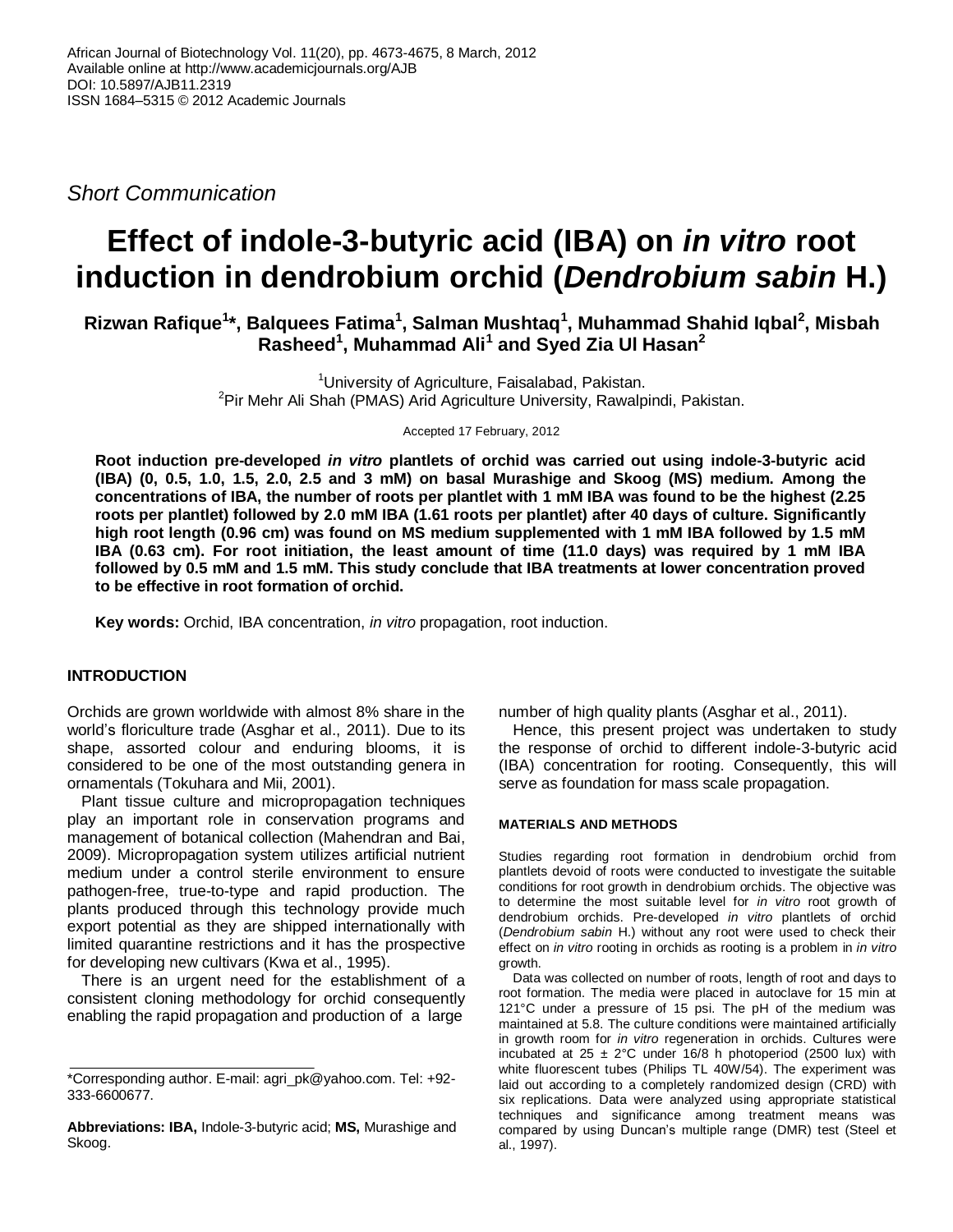| Treatment      | <b>IBA</b> concentration<br>$(mg L-1)$ | Number of root formed |                    |                      | Length of root       | Day to root         |
|----------------|----------------------------------------|-----------------------|--------------------|----------------------|----------------------|---------------------|
|                |                                        | $20$ day              | 40 day             | 60 day               | (cm)                 | formation           |
| T <sub>0</sub> | 0                                      | $0.220^{\circ}$       | $0.560^{\text{T}}$ | $1.200^{\mathrm{t}}$ | $0.408^{\circ}$      | 16.800 <sup>c</sup> |
| T <sub>1</sub> | 0.5                                    | $0.300^d$             | $0.814^{e}$        | 2.360 <sup>e</sup>   | $0.362$ <sup>f</sup> | 17.000bc            |
| T <sub>2</sub> | 1.0                                    | $1.227^{\circ}$       | $2.255^a$          | $4.170^{a}$          | $0.956^{\circ}$      | 11.000 <sup>d</sup> |
| $T_3$          | 1.5                                    | $0.591^{b}$           | $1.410^c$          | $3.533$ <sup>c</sup> | $0.628^{b}$          | $17.000^{bc}$       |
| T <sub>4</sub> | 2.0                                    | $0.408^{\circ}$       | $1.614^{b}$        | $3.837^{b}$          | $0.578$ <sup>c</sup> | 19.000 <sup>b</sup> |
| T <sub>5</sub> | 2.5                                    | $0.310^d$             | 1.387 <sup>c</sup> | $2.837^{d}$          | 0.550 <sup>cd</sup>  | $22.000^a$          |
| $T_6$          | 3.0                                    | $0.206^{\circ}$       | 1.070 <sup>d</sup> | $2.804^d$            | $0.534^d$            | $22.000^a$          |

**Table 1.** Effect of IBA on the number of roots formed, length of root and days to root formation.

Means followed by the same letter are not significantly different at p < 0.05.

## **RESULTS**

## **Root number, root length (cm) and days to root formation**

Comparatively, the highest number (1.227, 2.255 and 4.170) was observed with 1.0 mM IBA followed by 2.0 mM IBA (0.591, 1.410 and 3.533) after 20, 40 and 60 days of culture, respectively. Regarding root length, a similar trend was observed with the highest mean root length observed at 1.0 mM (0.956 $a$ ) followed by 1.5 mM  $(0.628^b)$  and 2.0 mM IBA  $(0.578^c)$ . Maximum and minimum level of IBA produced poor results than the optimum levels. The results show that the effect of IBA concentrations was found significant for days to root formation (Table 1). For root initiation, the least time (11.0 days) was required by 1 mM IBA followed by 0.5 and 1.5 mM.

## **DISCUSSION**

## **Root number, root length (cm) and days to root formation**

The application of auxins to micropropagated shoots seems to intensify the root number by mounting the endogenous contents of enzymes (Asghar et al., 2011). Liu et al. (2002) reported that auxin induces the complicated process of lateral root formation through repetitive cell division. George et al. (2008) suggested that auxins are essential for the maintenance of polarity of the plants. A higher concentration of IBA was reported to have a reduced number and length of roots than the optimum level. Ozel et al. (2006) reported that higher levels of IBA applied to plants inhibit the formation of shoot buds and this might further stop the production of roots as the auxin in the root primordial is shifted from the shoot apex.

In this study, IBA yielded good results of root number because it is very effective to increase endogenous auxin contents and show higher stability against catabolism and in activation by conjugation with growth inhibitors (George et al., 2008; Hasan et al., 2010). The plantlets were also successfully acclimatized at low air temperature and low relative humidity. And this was supported by the report of Chaum et al. (2010), who suggested that the acclimatization step of *Phalaenopsis* orchid plantlets should be effectively implemented at low air temperature (15 to 25°C) and low relative humidity (60  $\pm$  5% RH).

#### **REFERENCES**

- Asghar S, Ahmad T, Hafiz IA, Yaseen M (2011). *In vitro* propagation of orchid (*Dendrobium nobile*) var.Emma white. Afr. J. Biotechnol. 10(16): 3097-3103,
- Chaum S, Ulziibat B, Kirdmanee C (2010). Effects of temperature and relative humidity during *in vitro* acclimatization, on physiological changes and growth characters of Phalaenopsis adapted to *in vivo*. AJCS 4(9): 750-756.
- George EF, Hall MA, Deklerk GJ (2008). Plant propagation by Tissue culture. Springer, 1: 206-217.
- Kwa SH, Wee YC, Lim TM, Kumar PP (1995). Establishment and physiological analyses of photo autotrophic callus cultures of the fern Platycerium coronarium (Koenig) under CO<sub>2</sub> enrichment. J. Exp. Bot. 46 (10): 1535-1542.
- Liu C, Zhu J, Liu Z, Li L, Pan R, Jin L (2002). Exogenous auxin effects on growth and phenotype of normal and hairy roots of *Pueraria lobata*  (Wild.) Ohwi. Plant Growth Regul. 38: 37-43.
- Mahendran G, Bai VN (2009). Mass propagation of *Satyrium nepalense* D.Don. A medicinal orchid via seed culture. Scientia. Hort. 119(2): 203-207.
- Murashige T, Skoog F (1962). A revised medium for rapid growth and bio-assay with tobacco tissue culture. Physiol. Plant, 15: 473-479.
- Ozel CA, Khawar KH, Mirici S, Arslan O, Sebahattin O (2006). Induction of *ex vitro* adventitious roots on softwood cuttings of *Centaureatchihatcheffii tchihatcheffii* Fisch. *et*. Mey using indil-3 butyric acid and naphthalene acetic acid. Int. J. Agric. Biol. 1: 66-69.
- Singh B, Voleti SR (1995). Research and achievements. Division of floriculture and landscape. Indian Agric. Res. Inst. New Delhi. p. 15.
- Steel RGD, Torrie JH, Dickey DA (1997). Principles and Procedures of Statistics: A biometrical approach, 3rd ed. McGraw Hill Book Co, New York.
- Talukder SK, Nasiruddin KM, Yasmin S, Hassan L, Begum R (2003).